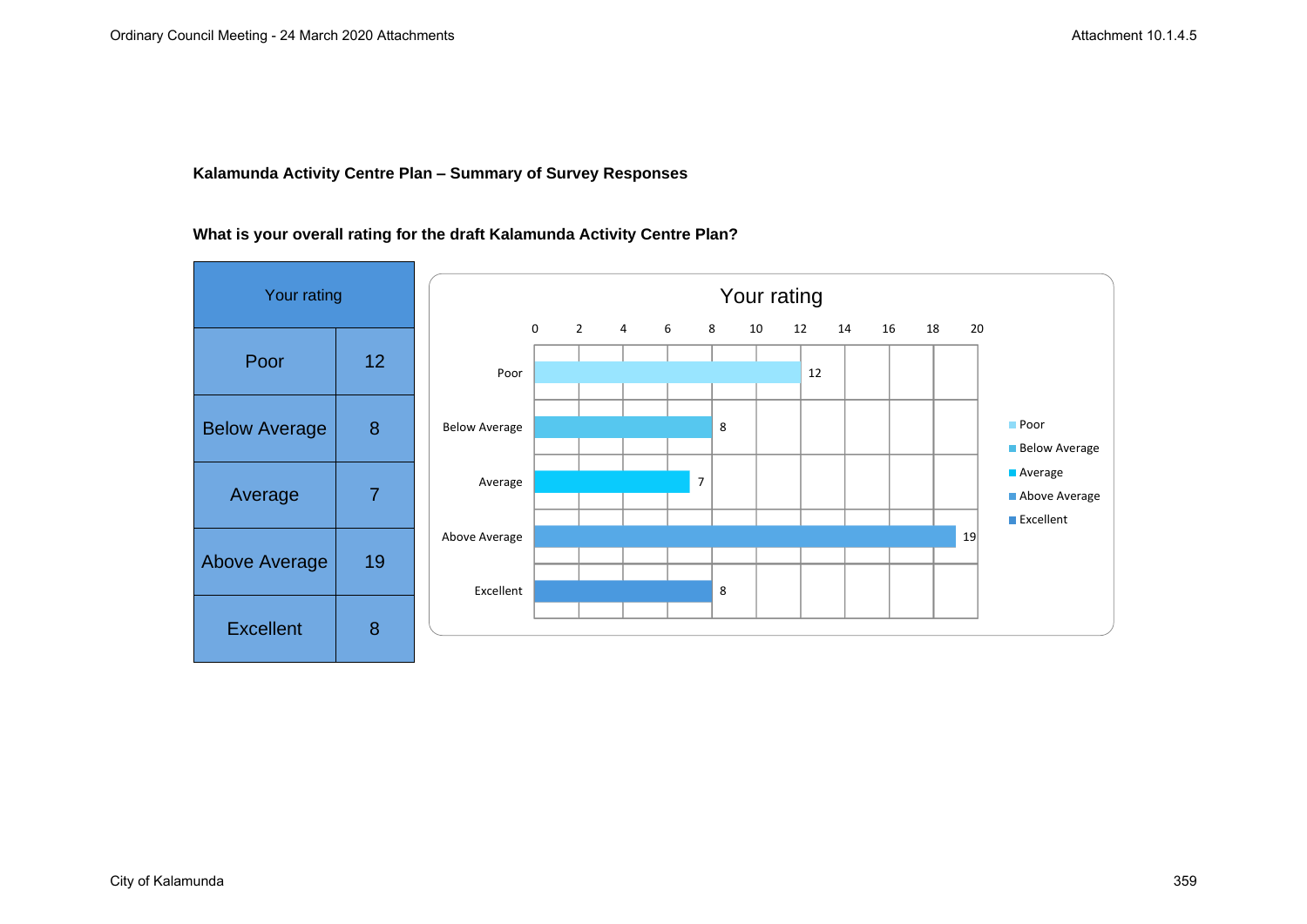#### **How much do you agree with the draft plan's vision statement?**

"Kalamunda is a place borne of community spirit with a strong connection to its heritage. The town centre serves as a gateway to the hills and as a hub connecting both locals and visitors alike. Its natural bushland setting, and traditional village atmosphere are a platform to enhance Kalamunda's unique offerings, activities and events and provides spaces for community interactions and neighbourhood conversations." Strongly disagree 2 Disagree | 5 Don't know 1 4 Agree 22 Strongly agree | 21

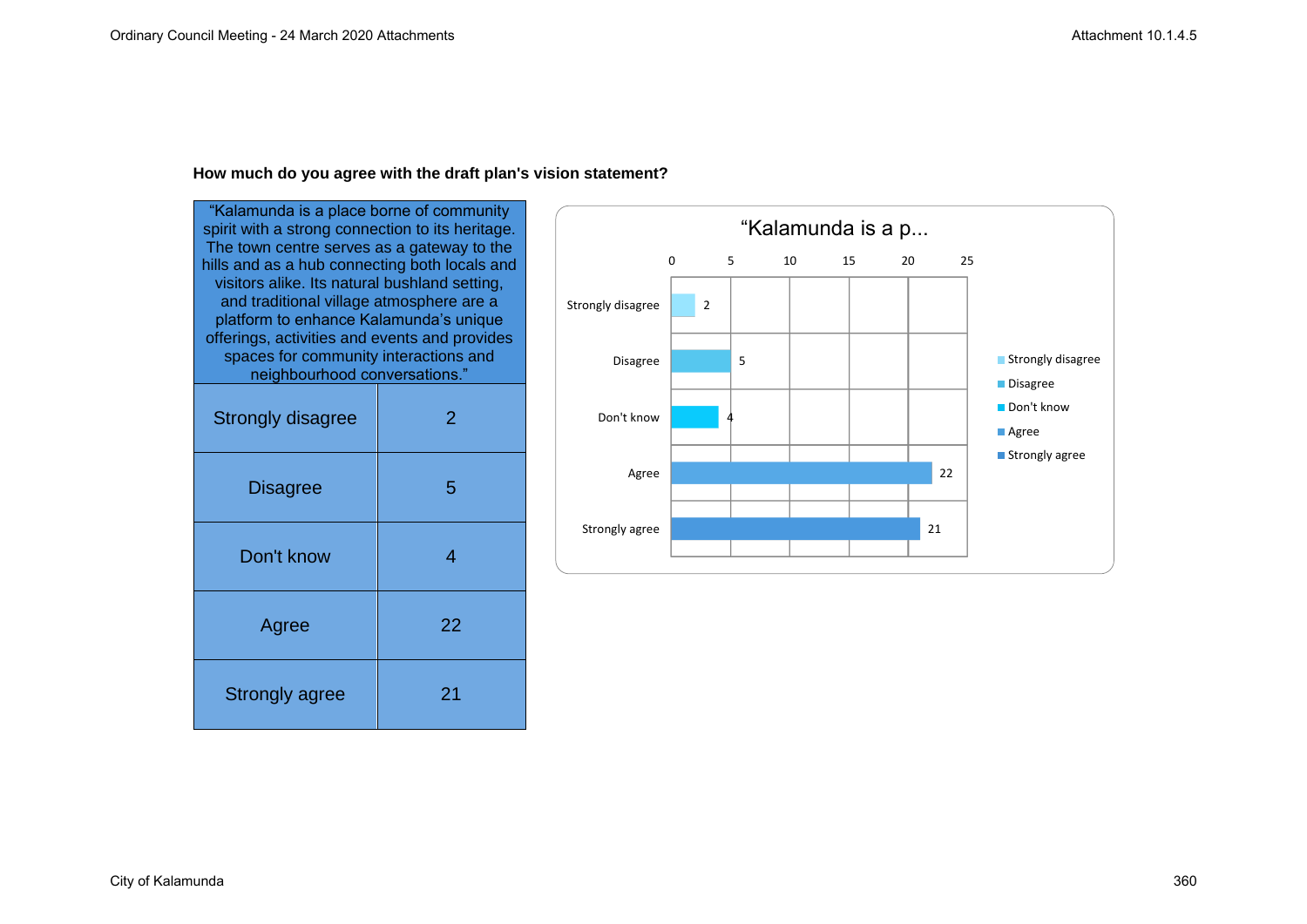

### **How do you rate the Kalamunda Activity Centre Plan across the following items?**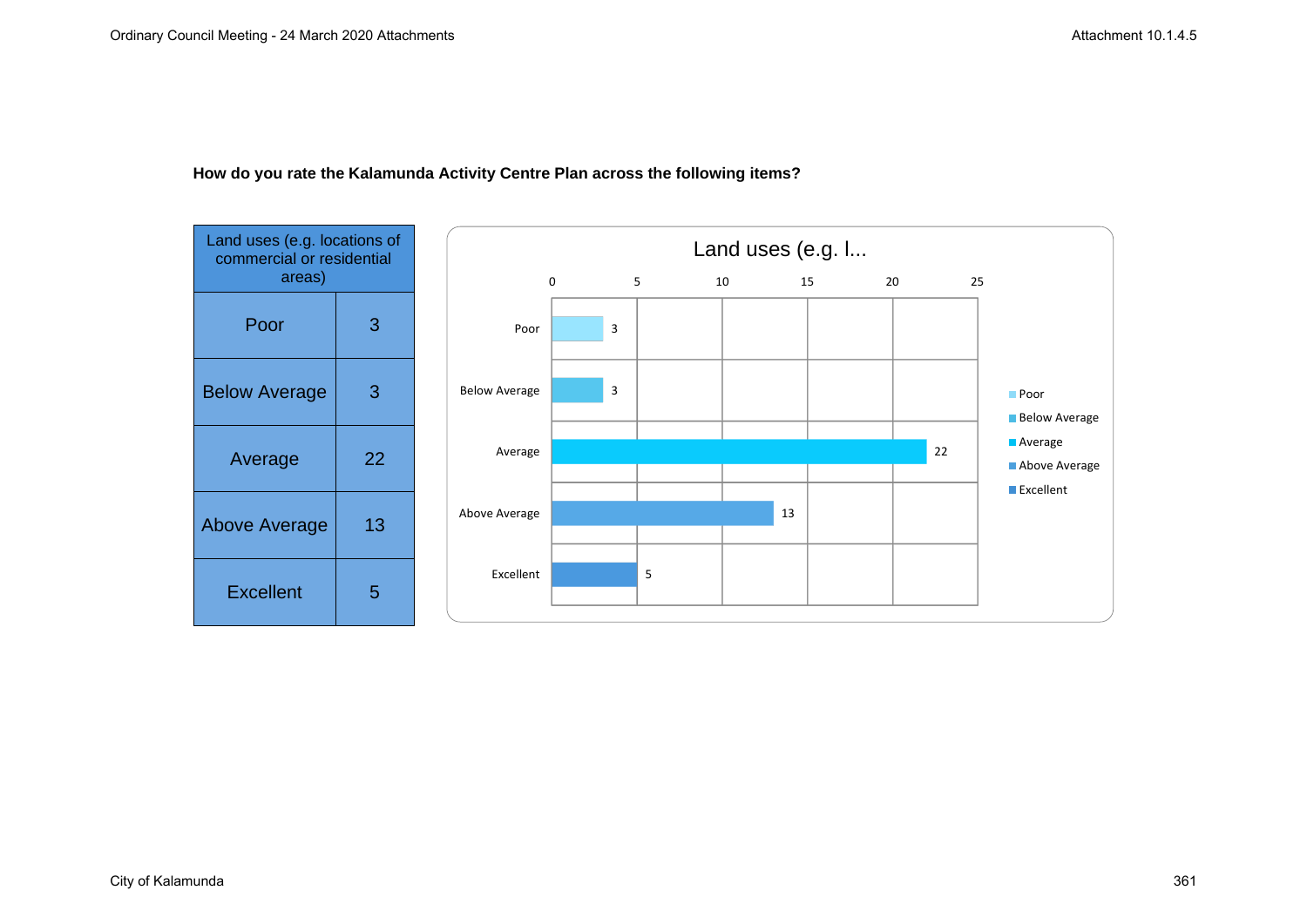| Precincts / focus areas (e.g.<br>main street, food & beverage<br>district) |    |
|----------------------------------------------------------------------------|----|
| Poor                                                                       | 3  |
| <b>Below Average</b>                                                       | 8  |
| Average                                                                    | 14 |
| <b>Above Average</b>                                                       | 13 |
| <b>Excellent</b>                                                           | 6  |

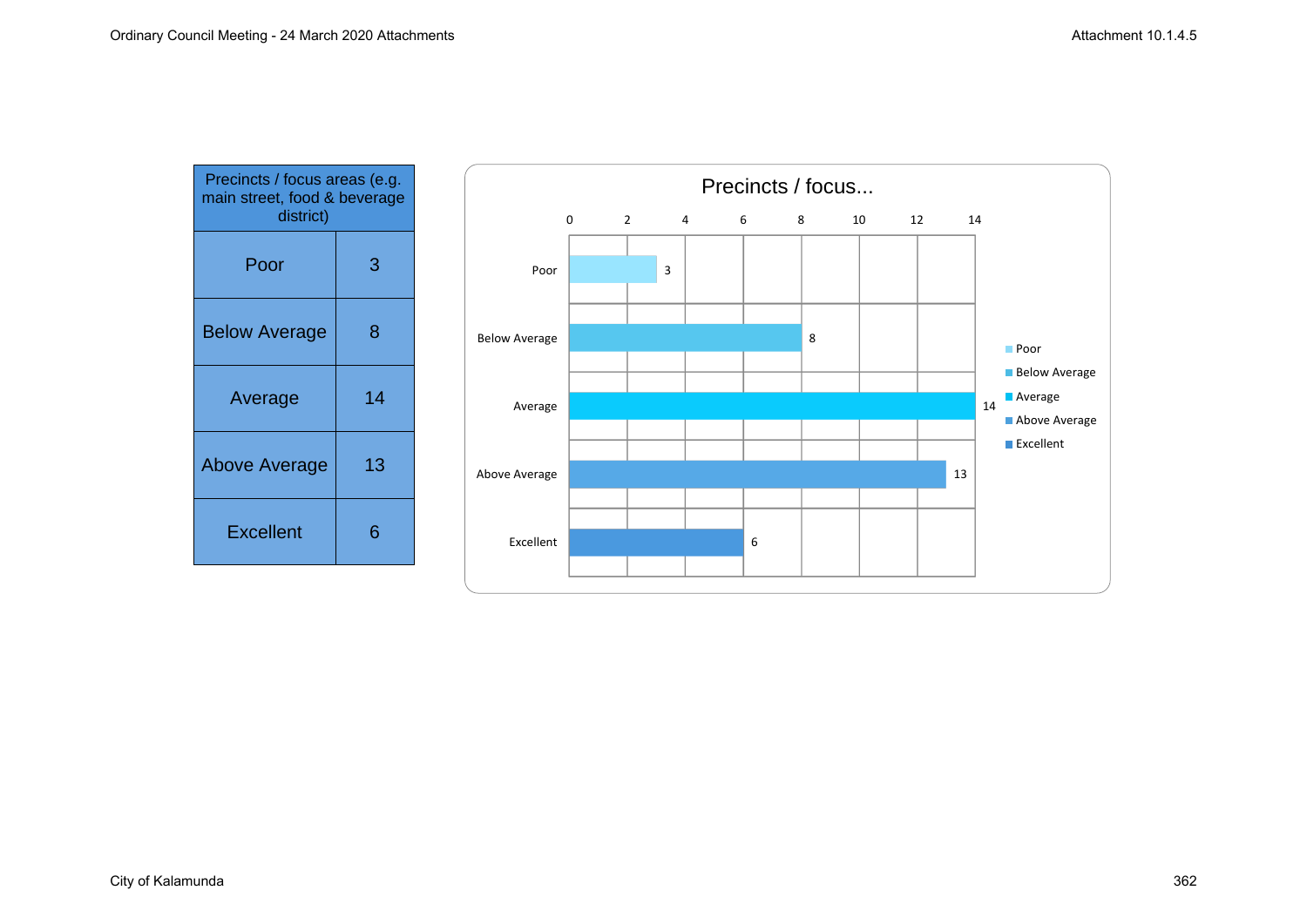| <b>Prominent sites</b><br>(development opportunity<br>locations) |    |
|------------------------------------------------------------------|----|
| Poor                                                             | 3  |
| <b>Below Average</b>                                             | 8  |
| Average                                                          | 16 |
| <b>Above Average</b>                                             | 14 |
| <b>Excellent</b>                                                 | З  |

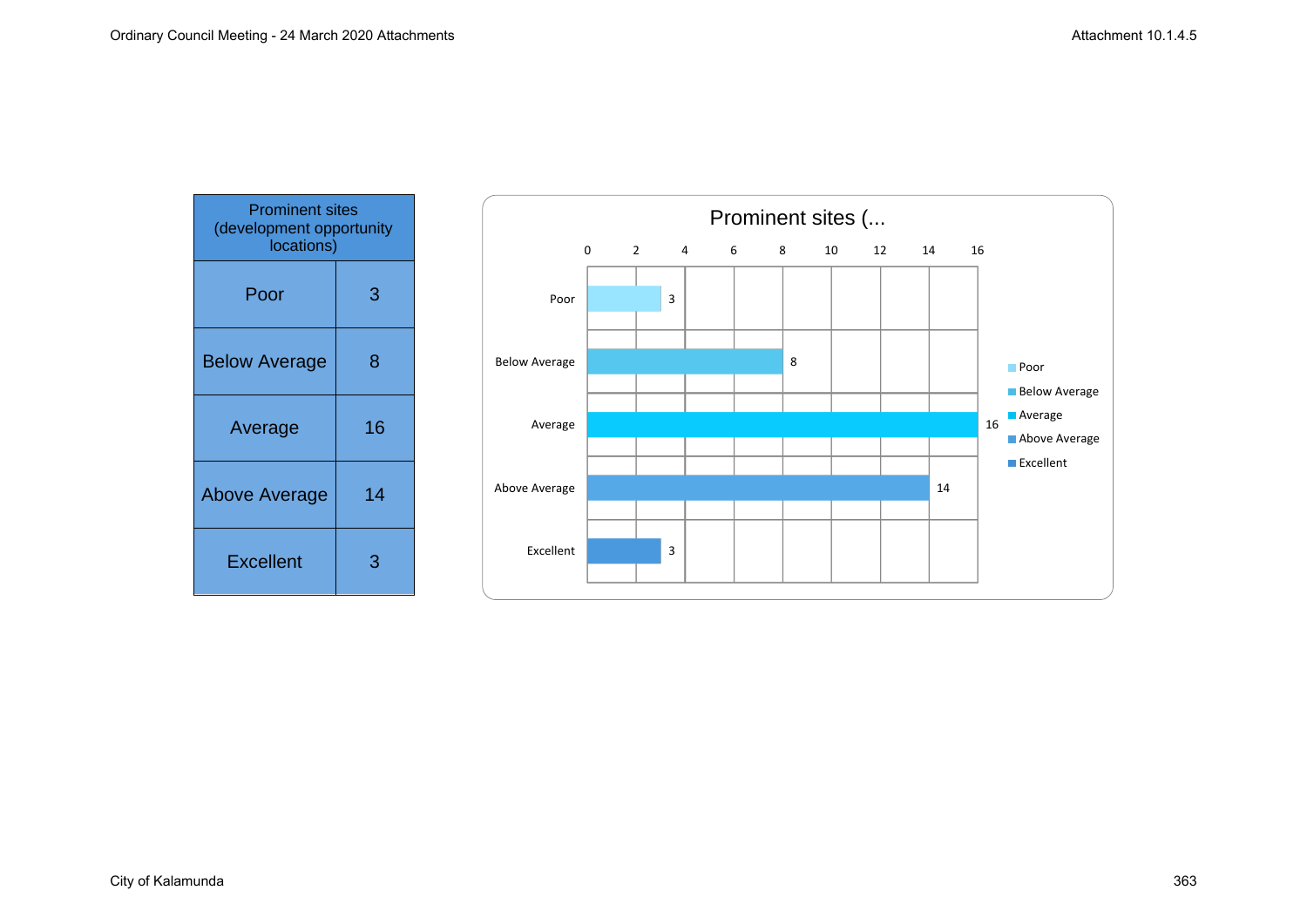| Local development plan<br>areas (sites proposed for<br>special planning controls) |    |
|-----------------------------------------------------------------------------------|----|
| Poor                                                                              | 3  |
| <b>Below Average</b>                                                              | 11 |
| Average                                                                           | 13 |
| <b>Above Average</b>                                                              | 13 |
| <b>Excellent</b>                                                                  | 4  |

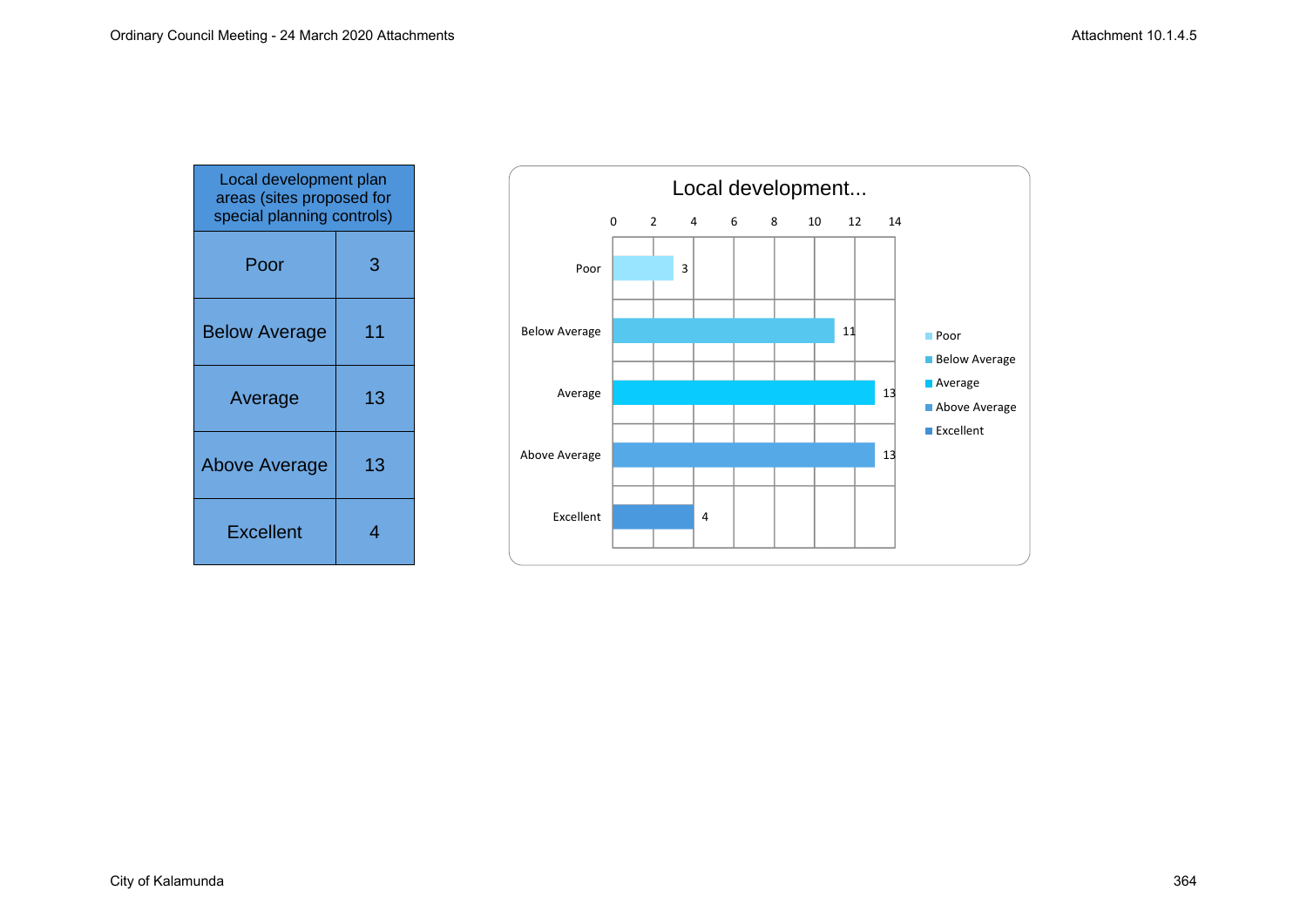

# **How do you rate the 'Built Form Design Guidelines' (Appendix A)?**

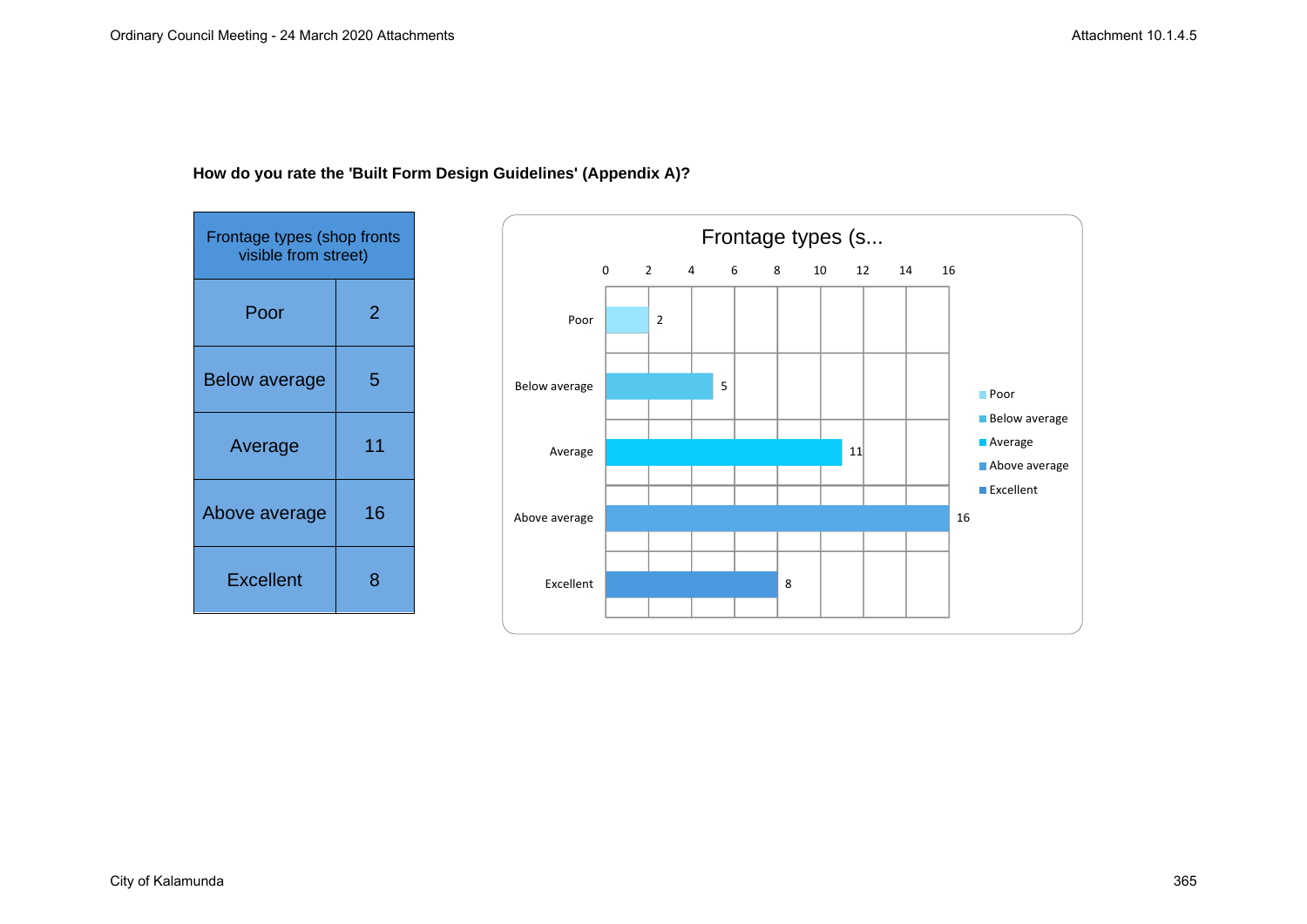| Built form controls (e.g. building<br>height, character) |    |
|----------------------------------------------------------|----|
| Poor                                                     | 10 |
| <b>Below average</b>                                     | 4  |
| Average                                                  | g  |
| Above average                                            | 18 |
| <b>Excellent</b>                                         | 2  |

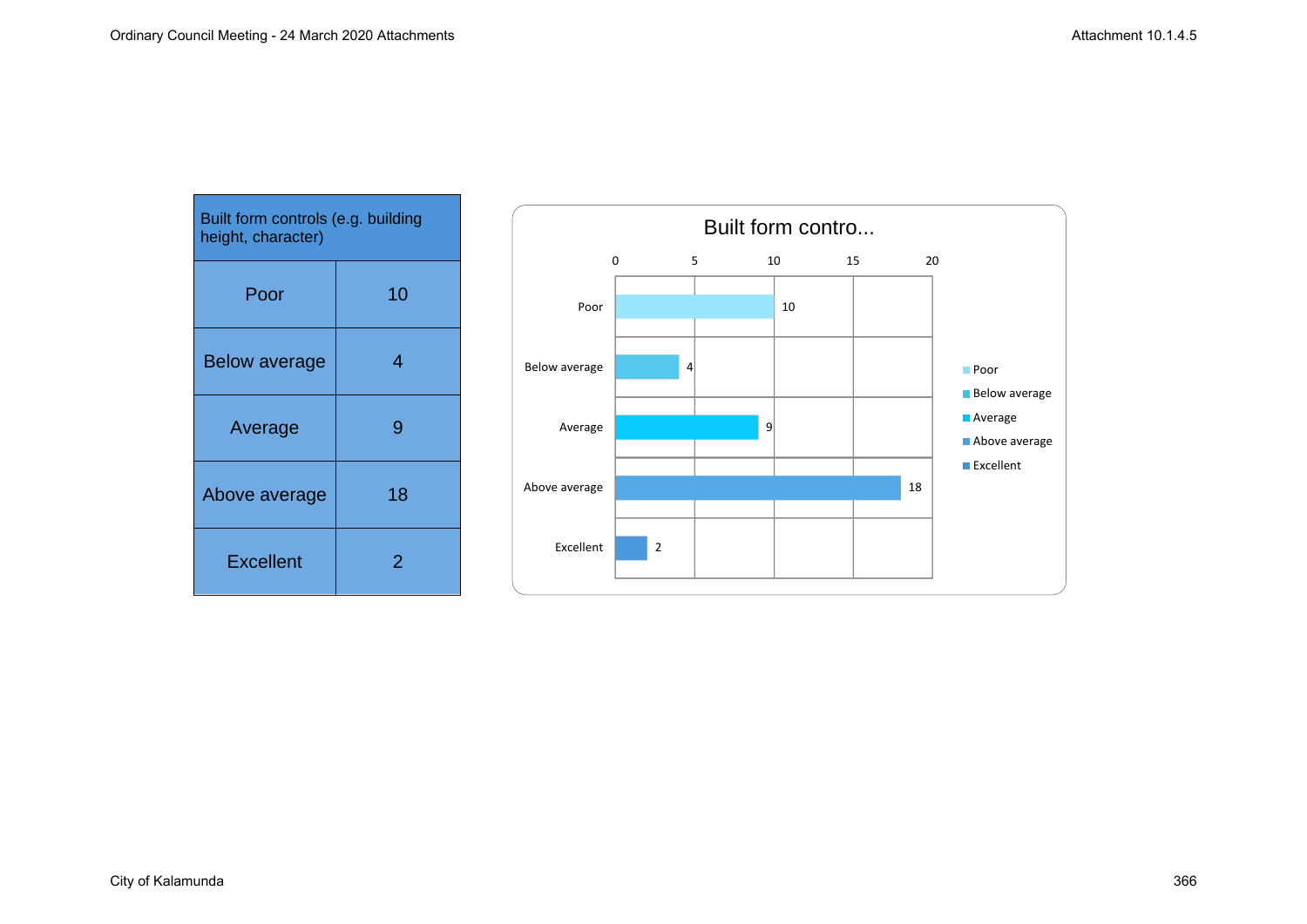| Site and building design<br>principles (sustainability,<br>landscaping) |    |
|-------------------------------------------------------------------------|----|
| Poor                                                                    | 5  |
| <b>Below average</b>                                                    | 6  |
| Average                                                                 | 8  |
| Above average                                                           | 19 |
| <b>Excellent</b>                                                        | 3  |

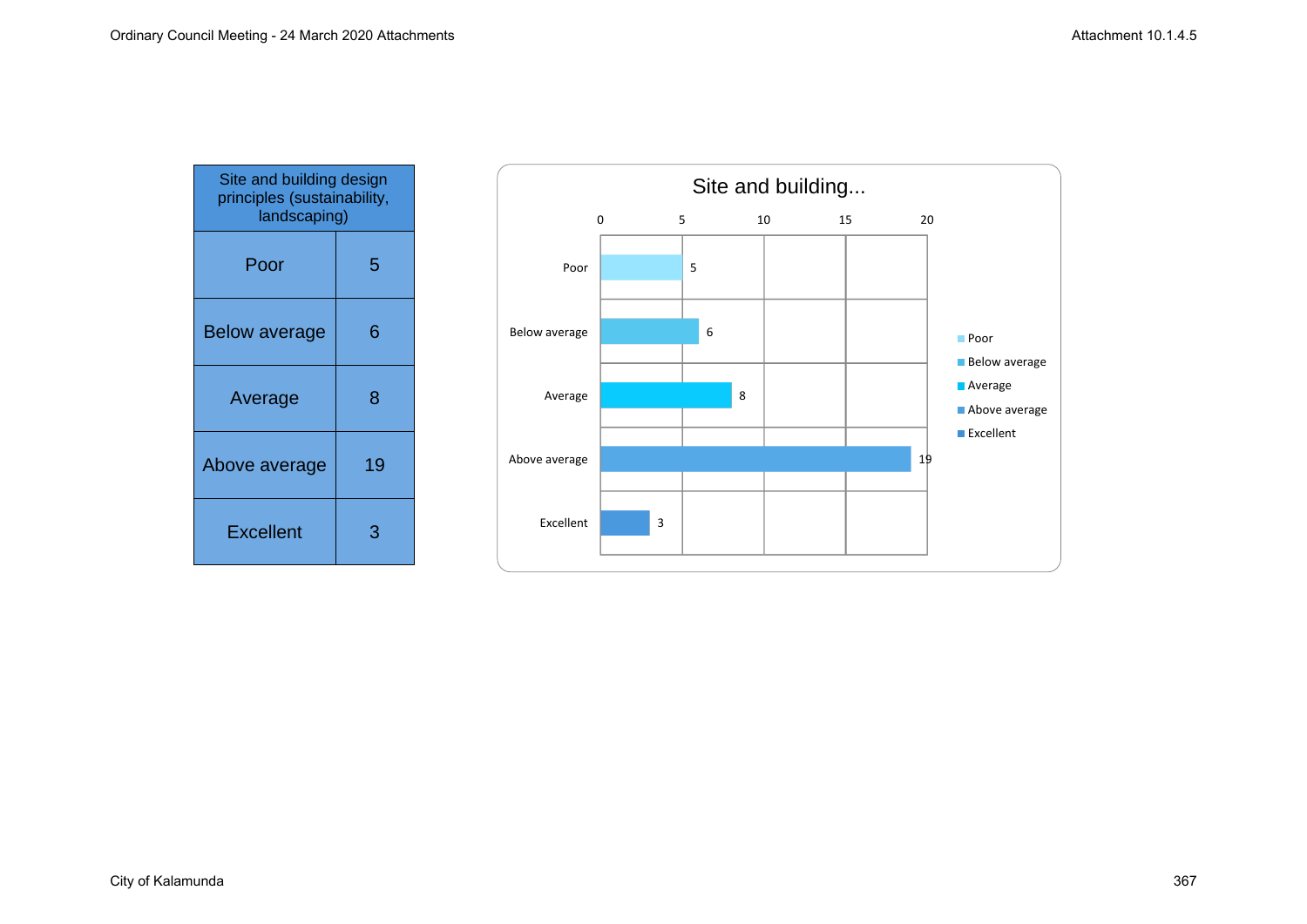

# **How would you rate the following aspects of the 'Landscape Master Plan' (Appendix H)?**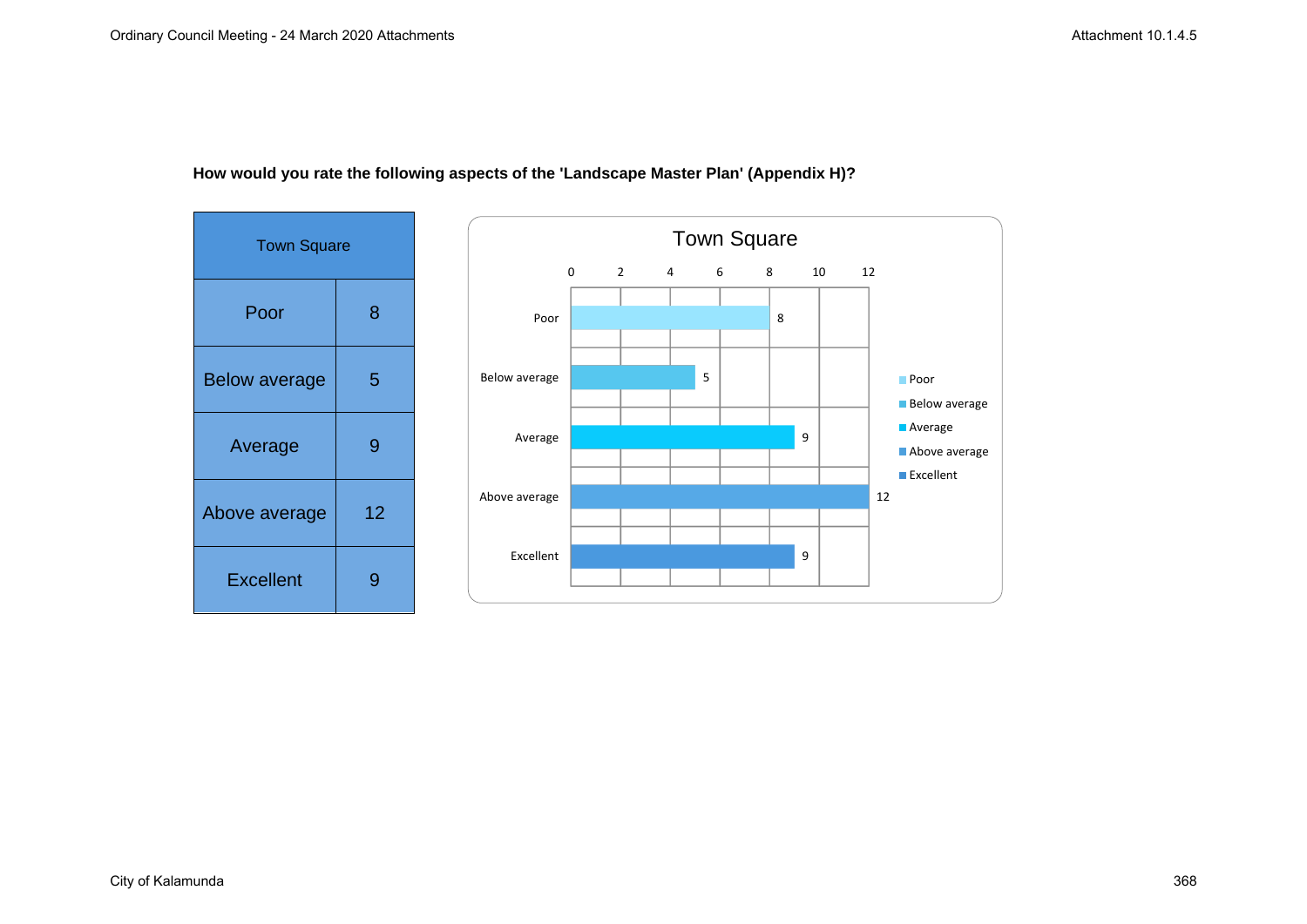| <b>Main Street</b>   |    |
|----------------------|----|
| Poor                 | 6  |
| <b>Below average</b> | 4  |
| Average              | 11 |
| Above average        | 12 |
| <b>Excellent</b>     | 10 |

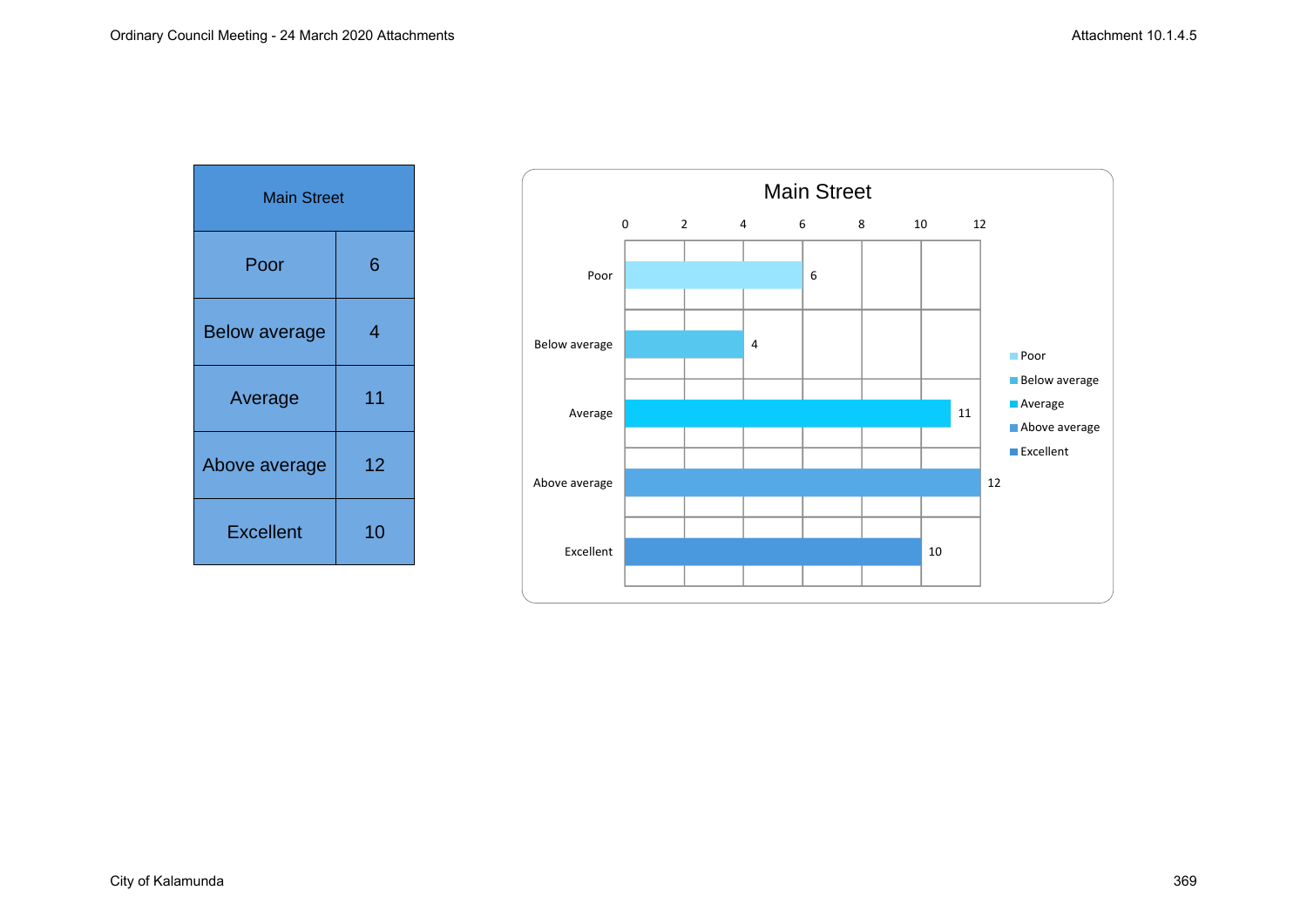| <b>Barber Street and Green</b><br><b>Square Gardens</b> |    |
|---------------------------------------------------------|----|
| Poor                                                    | 6  |
| <b>Below average</b>                                    | 5  |
| Average                                                 | 5  |
| Above average                                           | 16 |
| <b>Excellent</b>                                        | 11 |

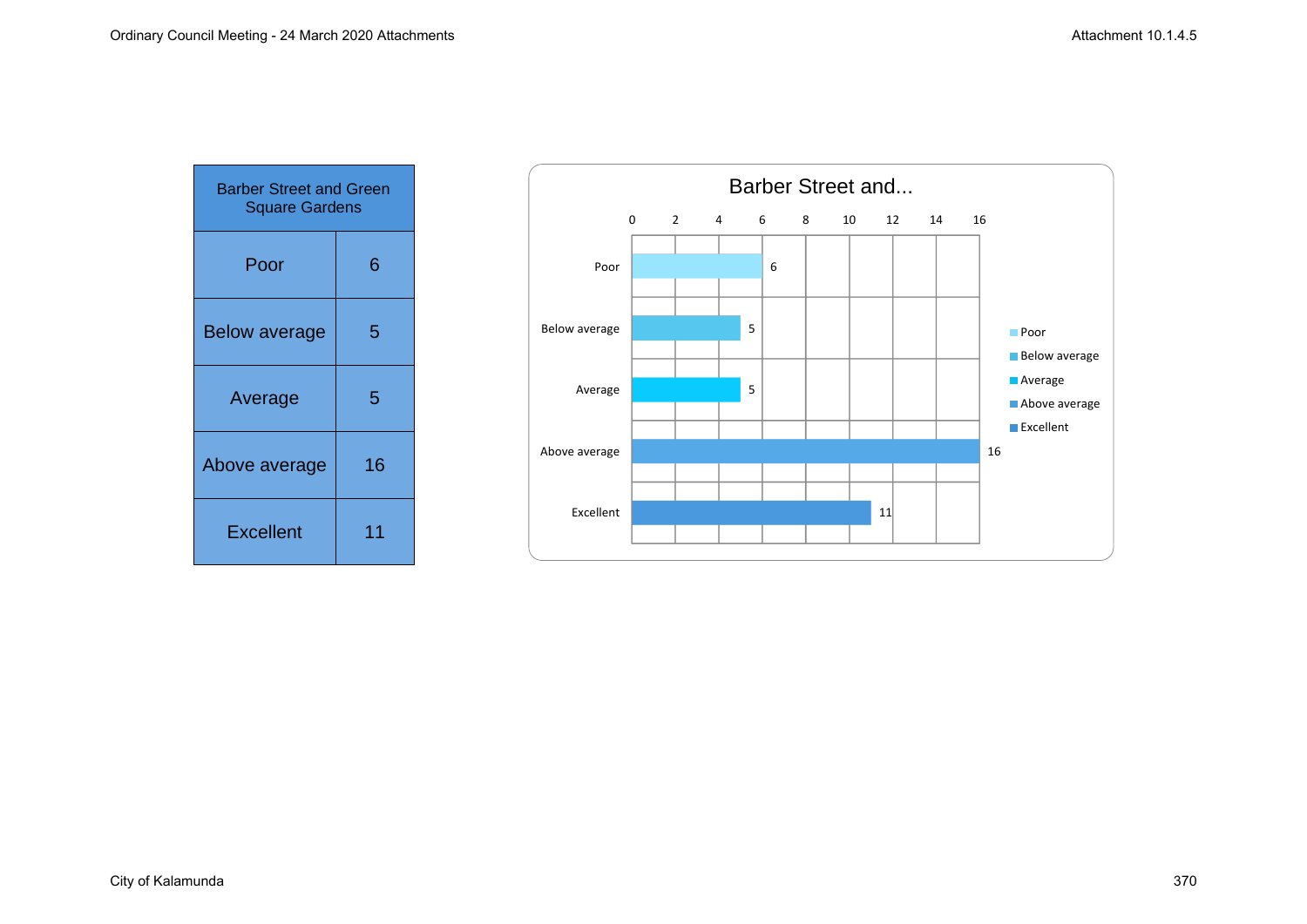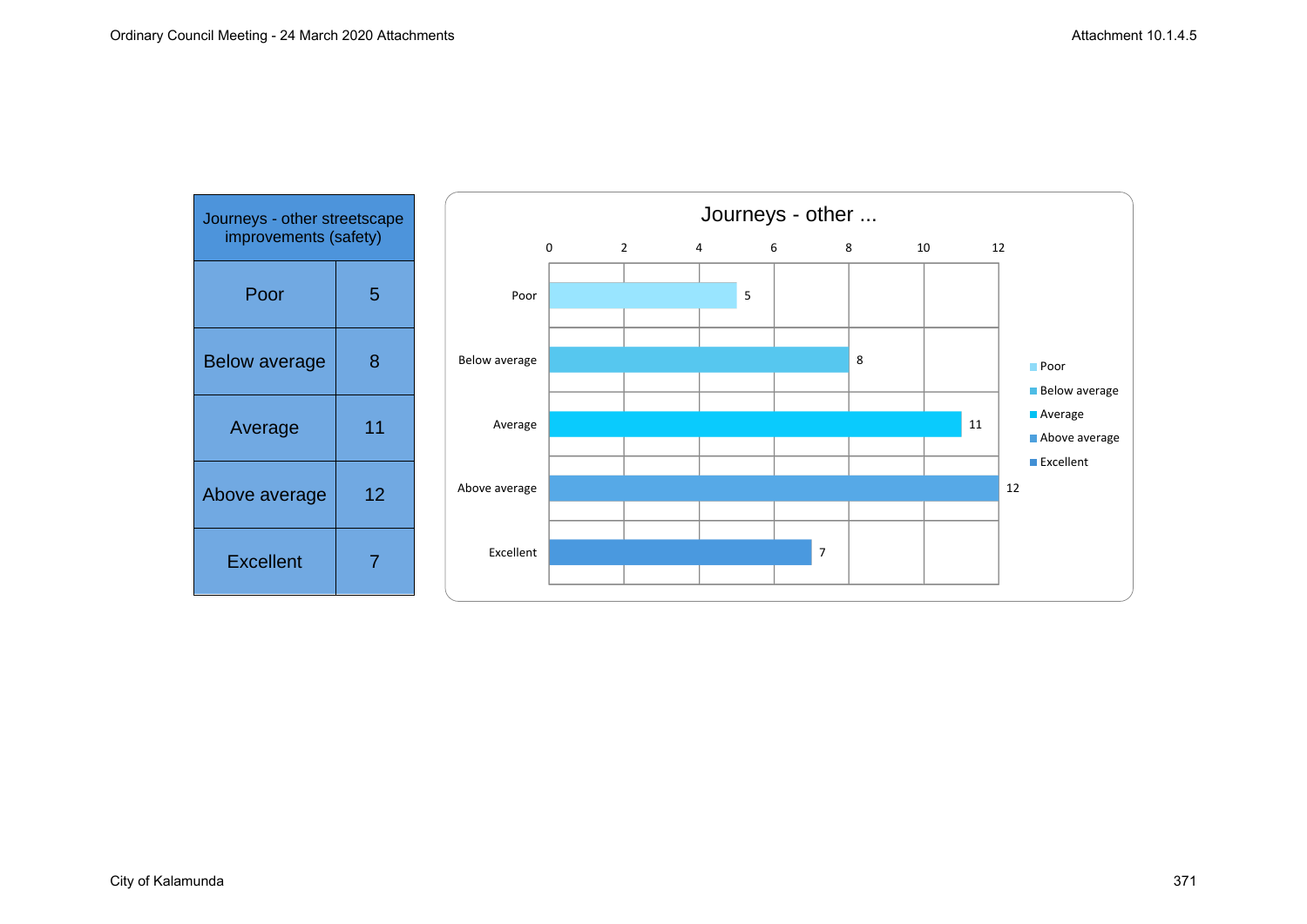| What best describes you?                 |    |  |
|------------------------------------------|----|--|
| Visitor to<br>Kalamunda                  | З  |  |
| <b>Resident of</b><br>Kalamunda          | 45 |  |
| <b>Business</b><br>owner in<br>Kalamunda | 10 |  |
| Land owner in<br>Kalamunda               | 15 |  |
|                                          |    |  |

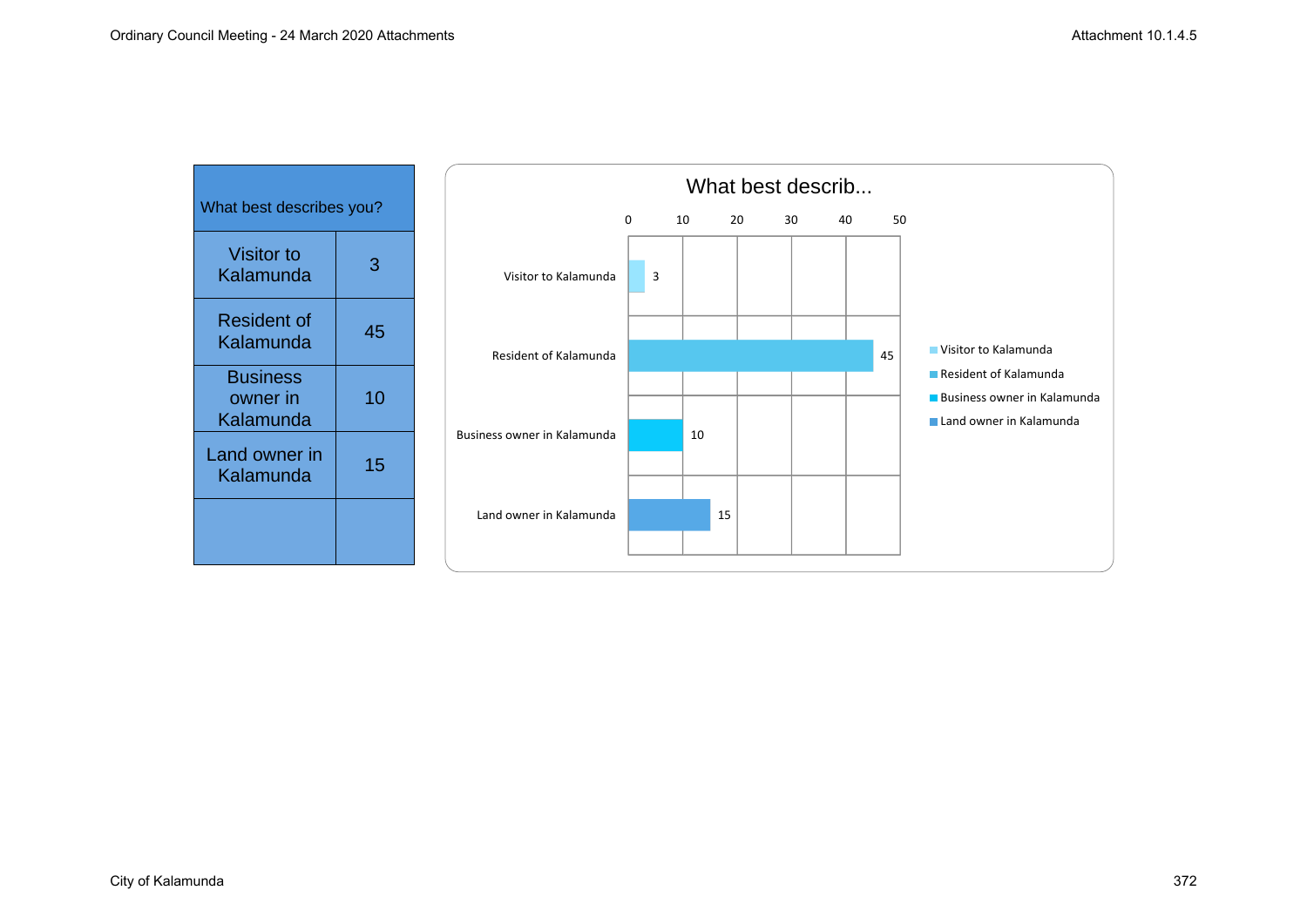